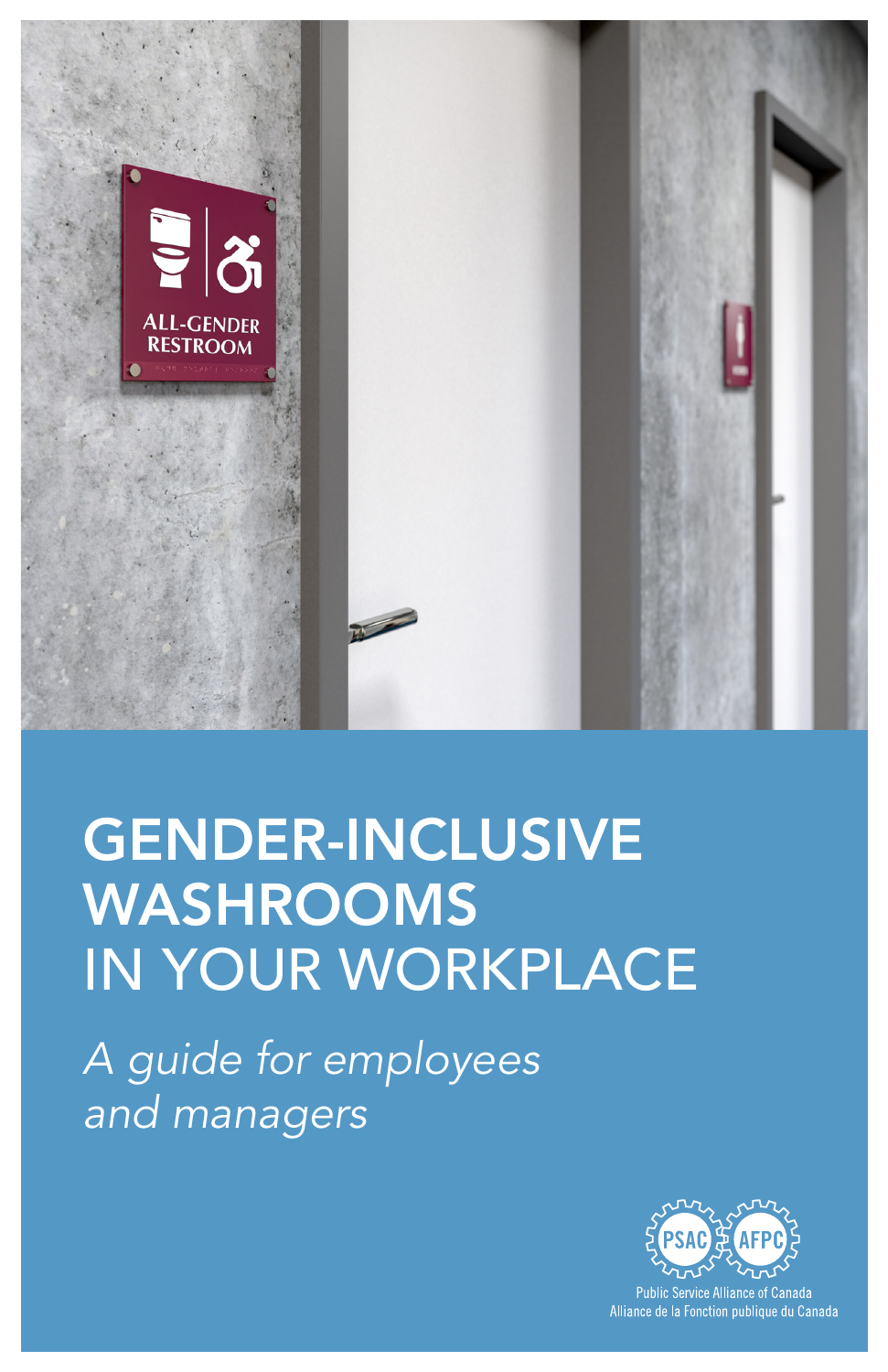### What are gender-inclusive washrooms?

Gender-inclusive washrooms are toilet facilities that can be used by someone of any gender. They can be single-user washrooms or multi-stall.

#### Why do we need gender-inclusive washrooms?

- Access to washrooms is a basic physical need at the core of human dignity for everyone.
- For trans and gender nonconforming people, using public washrooms can be a source of anxiety and stress. People whose appearance does not conform to what is commonly expected for men or women are frequently subjected to stares, questions, comments, verbal harassment, and physical violence when they try to access washrooms.
- Up to 70% of trans people have experienced some sort of negative reaction when accessing a public bathroom and 57% of trans Ontarians have avoided using public washrooms when they have needed to go for fear of harassment. Avoiding bathroom use can result in health conditions ranging from urinary tract infections to kidney problems.
- Harassment, fear of harassment, and the physical discomfort of not using the toilet when needed, can all disrupt an employee's work.
- Gender-inclusive washrooms do not just benefit trans and gender nonconforming people. They can also make life easier for parents with children of different genders and caregivers of elderly people or people with disabilities whose gender is not the same as their own.
- Several Canadian universities, NGOs, schools, and municipal institutions already offer gender-inclusive washrooms in their buildings.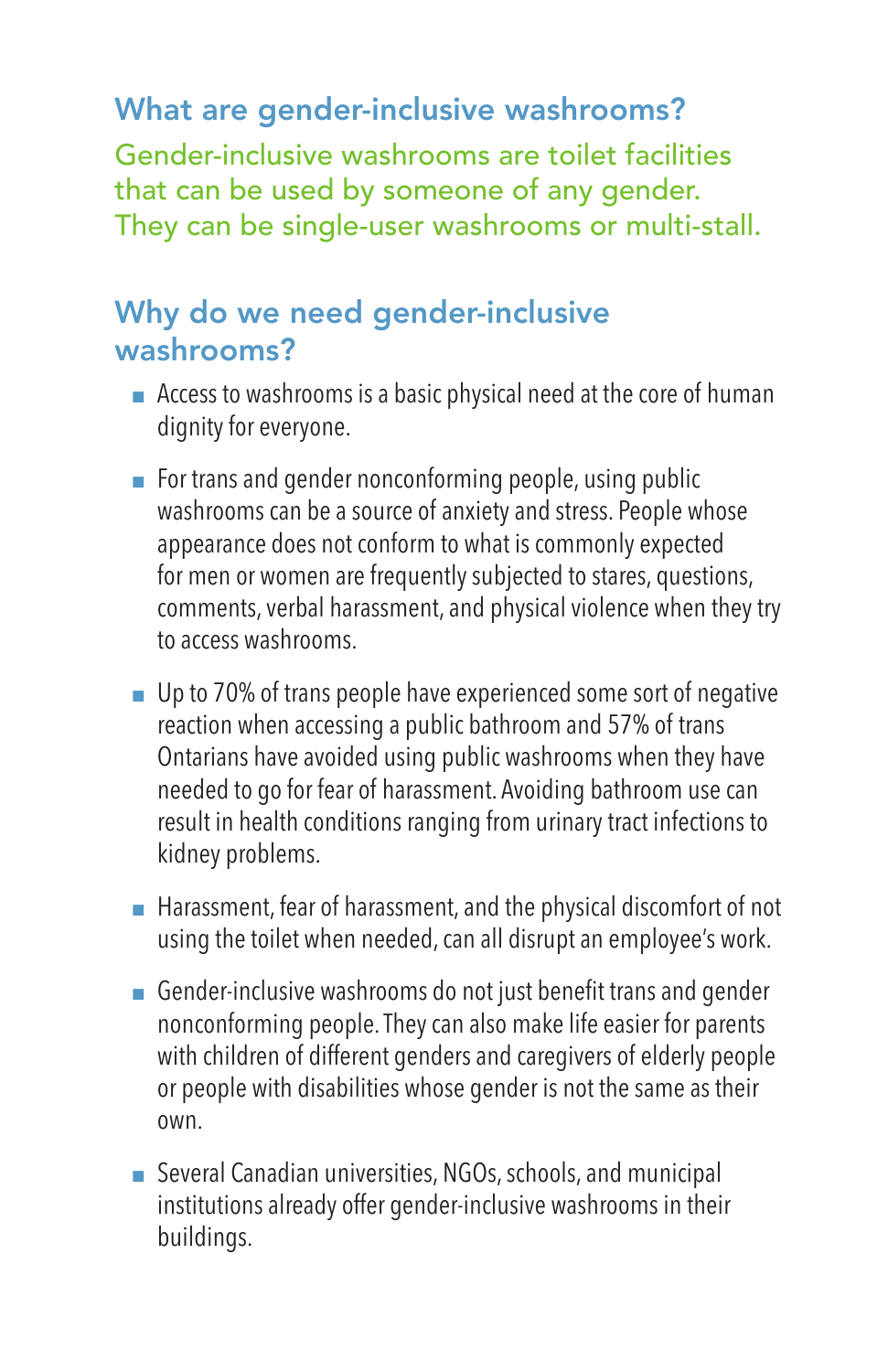#### What are best practices for instituting gender-inclusive washrooms?

#### 1 Educate 2 employees

Develop resources to help employees understand why a single-gender washroom may be converted and how to use gender-inclusive washrooms.

# Start slow

It is not necessary to convert every washroom to be gender-inclusive initially. Instead, employers should identify a set of washrooms that are convenient and accessible to convert first, or build new washrooms that are gender-inclusive.

#### Make them 3 convenient 4 and accessible

Too often employers will designate the "universal" washroom (a washroom accessible for people with disabilities with a wash basin and one toilet) as the genderinclusive one. Gender-inclusive washrooms should be accessible to all employees and should not be "hidden away."

While there should be at least one gender-inclusive washroom facility in every workplace, workplaces with more than 200 employees should have an additional one for every 100 employees. These should be available in different areas of the building so they are not a burden trans or gender nonconforming employees whose workspace may be located far from the washrooms.

#### Don't police which washroom employees use

Employees should be able to access and utilize facilities that they are comfortable using and that correspond to their gender identity. For example, requiring a trans or gender nonconforming employee to use the facilities that correspond to the employee's sex assigned at birth, status of medical transition, or to 'prove' their gender identity (by requiring a doctor's letter or identity documents) is not appropriate.\*

It is important to remember that the use of an all-gender washroom is a matter of personal choice and employees should not have to face added harassment when using a gender-specific facility.

\* *Public Service and Procurement Canada's Guide for Supporting Trans Employees*